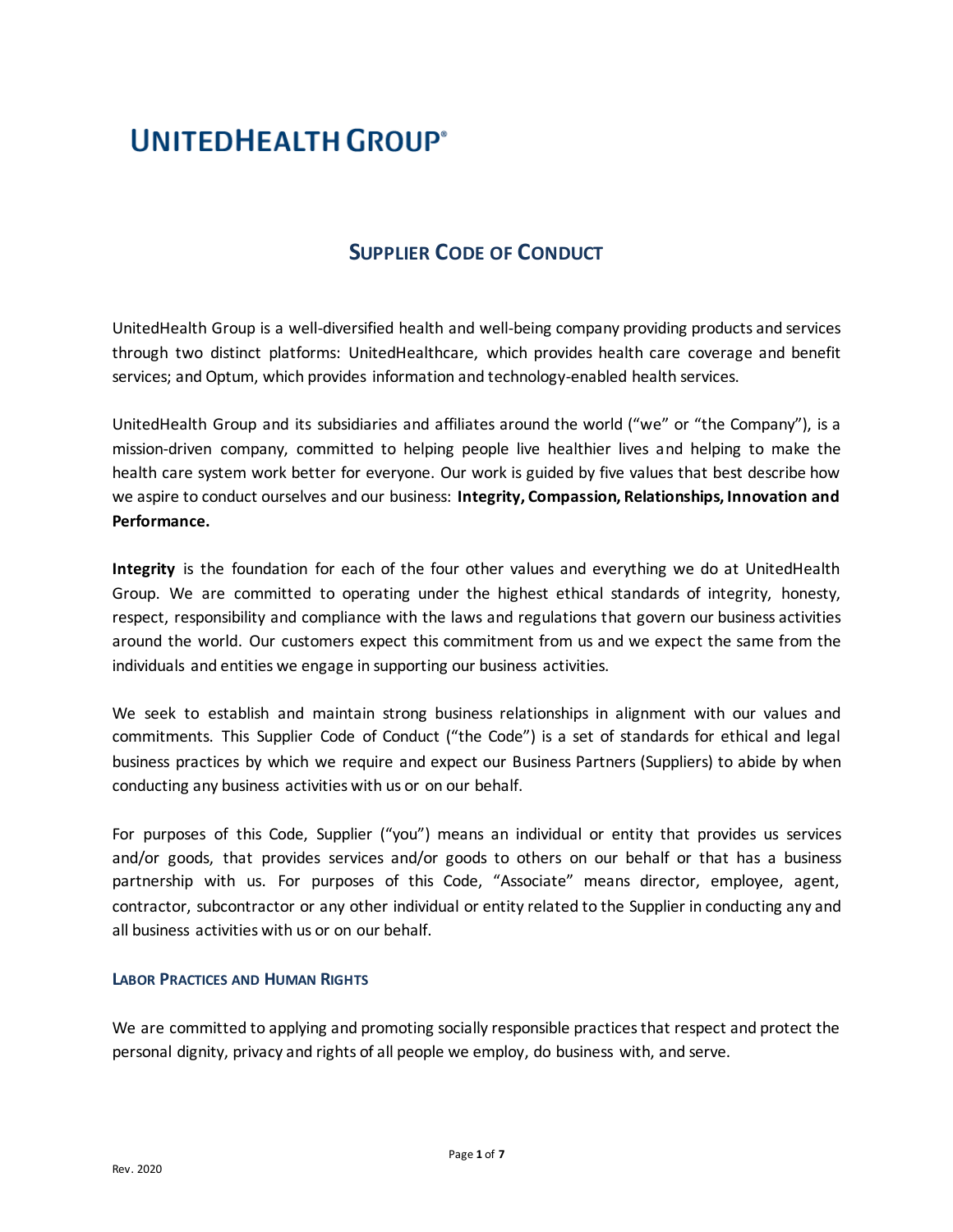## **Discrimination, Harassment or Abuse**

- You shall not engage in or tolerate any discriminatory conduct against any person on the basis of any condition or characteristic which is protected by law.
- You shall not use or tolerate the use of any form of physical, sexual, psychological or verbal abuse, coercion or threats, or any form of harassment.
- You shall comply with all applicable nondiscrimination laws and regulations and must appropriately address any alleged unacceptable treatment against your Associates.

## **Forced Labor**

- You shall not use or tolerate the use of any illegal form of forced labor.
- You shall not use or purchase supplies or materials that are knowingly produced using any illegal form of forced labor.
- You shall respect your Associates' freedom of movement and termination of employment or business relations at will.

## **Underage Labor**

 You shall comply with all age-related working restrictions defined by applicable laws and regulations and must not employ anyone who is under the legal working age.

## **Working Hours and Compensation**

- You shall not require your Associates to work more than the maximum number of hours of daily labor set by applicable laws and regulations.
- You shall provide your Associates wages and benefits that meet or exceed applicable laws and regulations and industry standards.

## **Health and Safety**

- You shall provide your Associates a safe and healthy work environment by fully complying with all applicable health and safety laws, regulations, and standards.
- You shall take proactive measures that support accident prevention and minimize health risk exposure, including the provision of appropriate training and awareness to your Associates.
- While on our sites and within our facilities you shall abide by our health and safety policies, safeguard your Associates and take all reasonable precautions to protect the health and well-being of our employees, guests, and surrounding communities affected by our activities.
- While on our sites and within our facilities you shall promptly report accidents, injuries, or occupational illnesses and unsafe practices or conditions to one of our representatives.

## **Freedom of Association**

 You shall recognize, respect and protect your Associates' right to freedom of association and collective bargaining in accordance with applicable laws and regulations.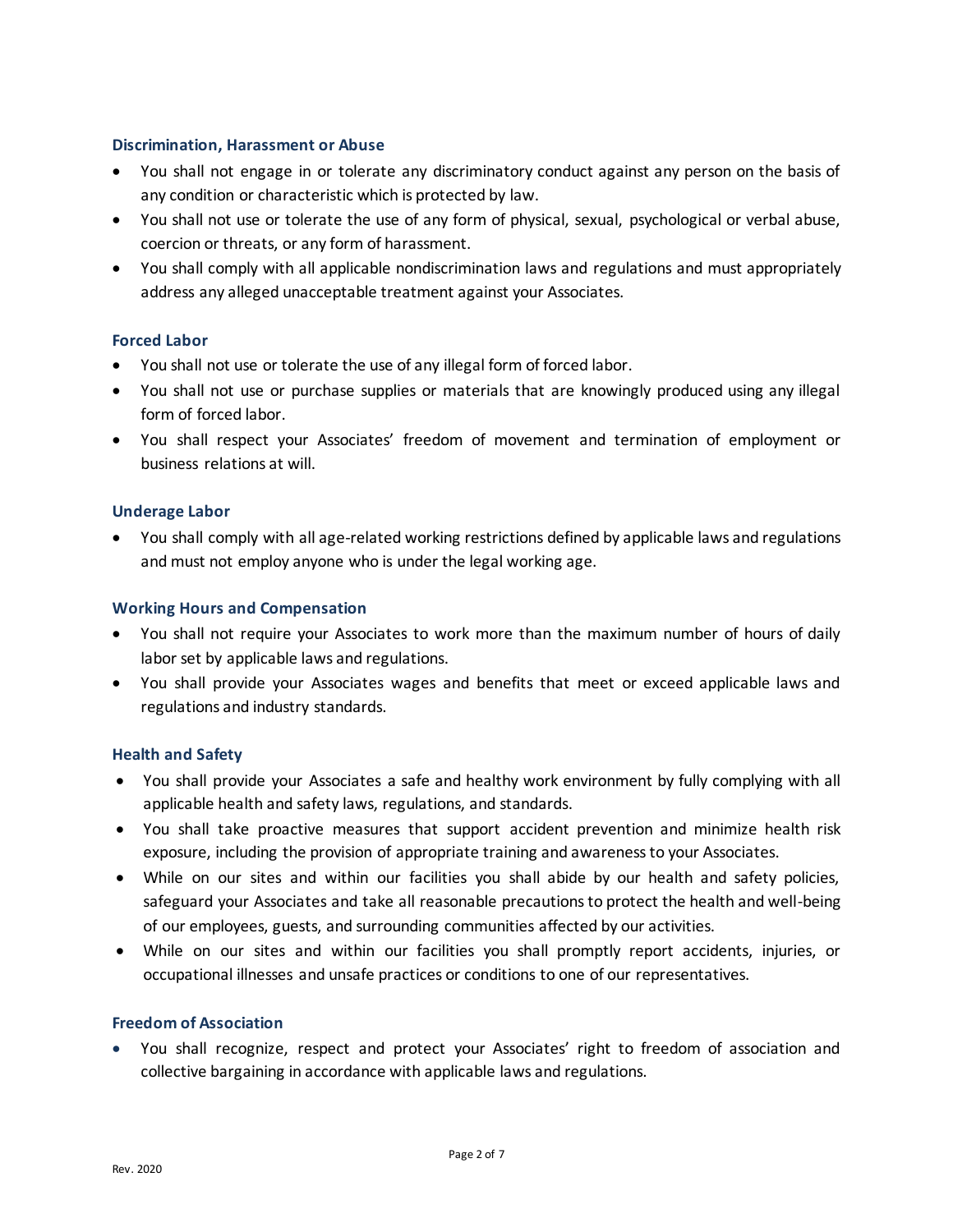#### **Inclusive Supply Chain**

We recognize the importance of an inclusive supply chain and are committed to ensuring that diversity and inclusion is an integral part of our strategic sourcing and procurement processes. We support use of diverse suppliers (defined as a supplier who maintains a valid certification as a minority, women, veteran, LGBT, disabled or service-disabled owned business), to the maximum practicable opportunity to participate in any subcontracts or orders in support of our business

#### **ANTI-CORRUPTION AND GOVERNMENT INTERACTIONS**

We are committed to complying with the anti-corruption laws and regulations of every country in which we operate, including, but not limited to the United States Foreign Corrupt Practices Act (FCPA) and the U.K. Anti-Bribery Act. We refrain from engaging in any form of corruption or illegal or unethical act to obtain and maintain our business and we expect the same from our Suppliers.

#### **Anti-Bribery**

- You shall not engage in or tolerate any kind of bribery and shall not promise, offer, provide, or authorize anything of value, including without limitations payments, gifts, travel, meals, entertainment, political contributions and contributions of any kind of nature, such as donations and sponsorships or favors, to any Government Official to improperly influence any act or decisionmaking in violation of law. A Government Official includes any government officer or employee at any level (international, national, state, or local), a Government Official's family members, employees of any government-owned enterprise, political parties, party officials and any candidate for political office.
- You shall not request, authorize or tolerate any kind of bribery or any other kind of illegal or unethical action from others for us, in our name, on our behalf or any other way related to your business activities with us or on our behalf.

## **Facilitation Payment**

 Facilitation payments are payments made to Government Officials in order to expedite their performance of routine, non-discretionary duties or actions (such as processing of licenses). You shall not make or authorize, directly or indirectly through others, facilitation payments to Government Officials while conducting business activities with us or on our behalf.

#### **Business Courtesies**

- While supporting our business, you shall not provide Business Courtesies to Government Officials unless previously and expressly authorized by one of our Compliance Representatives. Business Courtesies include, without limitations, gifts, entertainment, travel and meals.
- In those rare situations where you must provide gifts, entertainment or something of value to Government Officials on our behalf, you must seek prior written consent from UHG's Compliance Office and record the transactions accurately on your invoices to UHG so that the purpose and amount associated with each transaction is clear. You must not make false, misleading or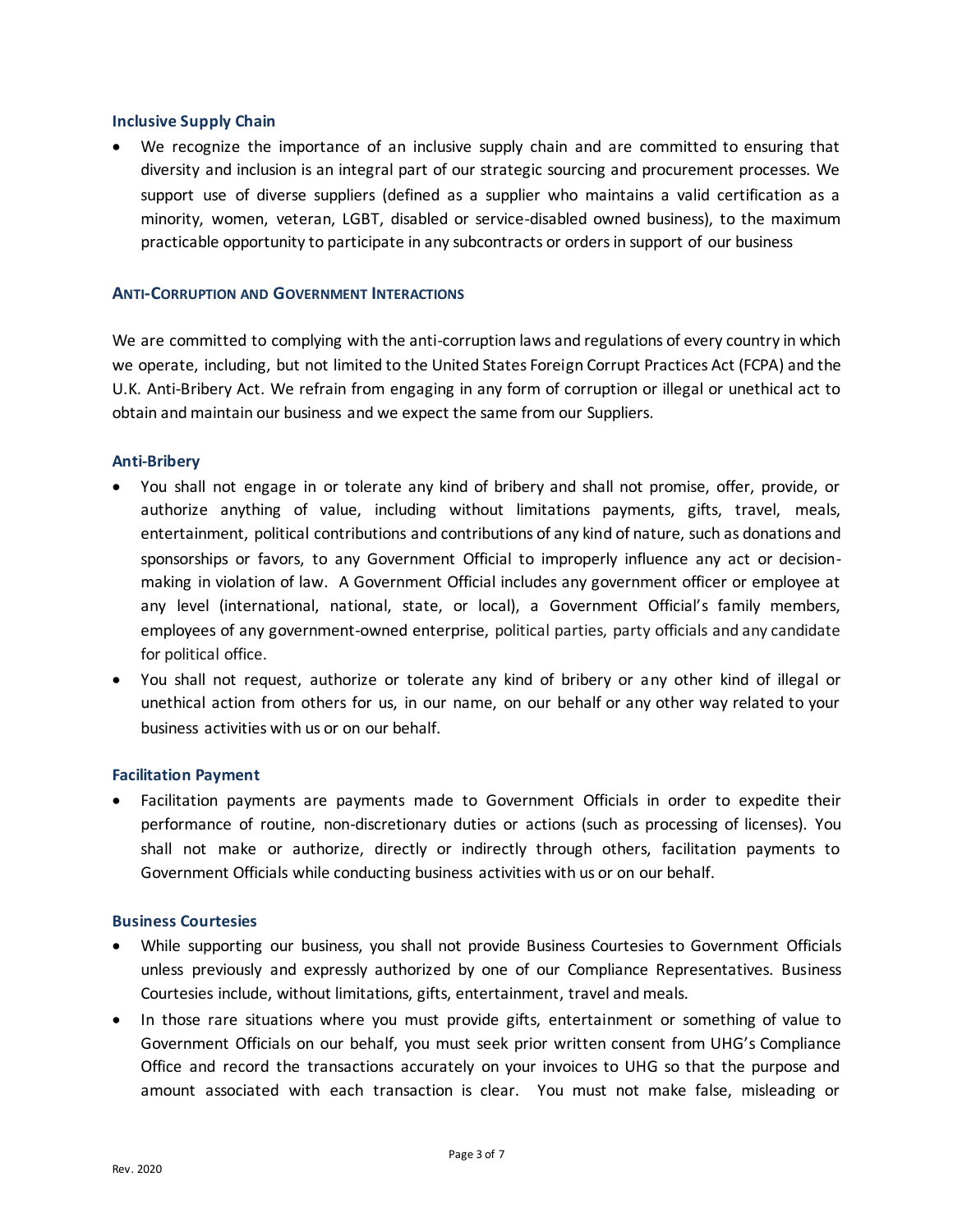incomplete entries. This requirement applies to all transactions and expenses, where or not they are material from an accounting perspective.

## **ETHICAL BUSINESS PRACTICES AND INTERACTIONS**

We are committed to operating under the highest ethical business practices and standards. We seek competitive advantages only through legal and ethical business practices. Our business decisions and actions are based on the best interests of our Company and not on our personal interests or relationships.

## **Conflicts of Interest**

- You shall not engage in any activity or relationship that may cause or appear to cause a conflict with the interest of our Company while conducting business activities with us or on our behalf.
- Your relationships with others shall not affect your independent and sound judgment in doing business with us or on our behalf.

## **Business Courtesy**

- You shall not make use or tolerate the use of Business Courtesies (meals, entertainment, gifts, travel, or other items of value) with the purpose of influencing decision-making by our employees, our affiliates, and others.
- If you wish to offer a Business Courtesy to any of our employees you must observe the restrictions and limitations defined in our internal policies which can be made available to you upon request. Our employees are properly trained on such policies and may assist you in case of any questions or concerns. Also, we wish to emphasize that any Business Courtesies, offered or accepted, must comply with applicable laws or regulations.

## **Insider Trading**

- You shall not purchase or sell our Company's securities (stock, option, etc.) if you have any nonpublic material information about our Company. Non-public material information is information which is not available to the general public and which could influence an investor to buy, sell, or hold securities, with the objective of gaining profit or advantage in the market.
- You shall not purchase or sell securities (stock, option, etc.) of any other company if you have any non-public material information about the other company as a result of your work with us.
- You shall not disclose any non-public material information about our Company or other companies which you have obtained as a result of your work with us or on our behalf.

## **Antitrust**

 You shall conduct your business in full compliance with applicable antitrust and fair competition laws and regulations designed to protect companies against unfair business practices and to promote a competitive economy.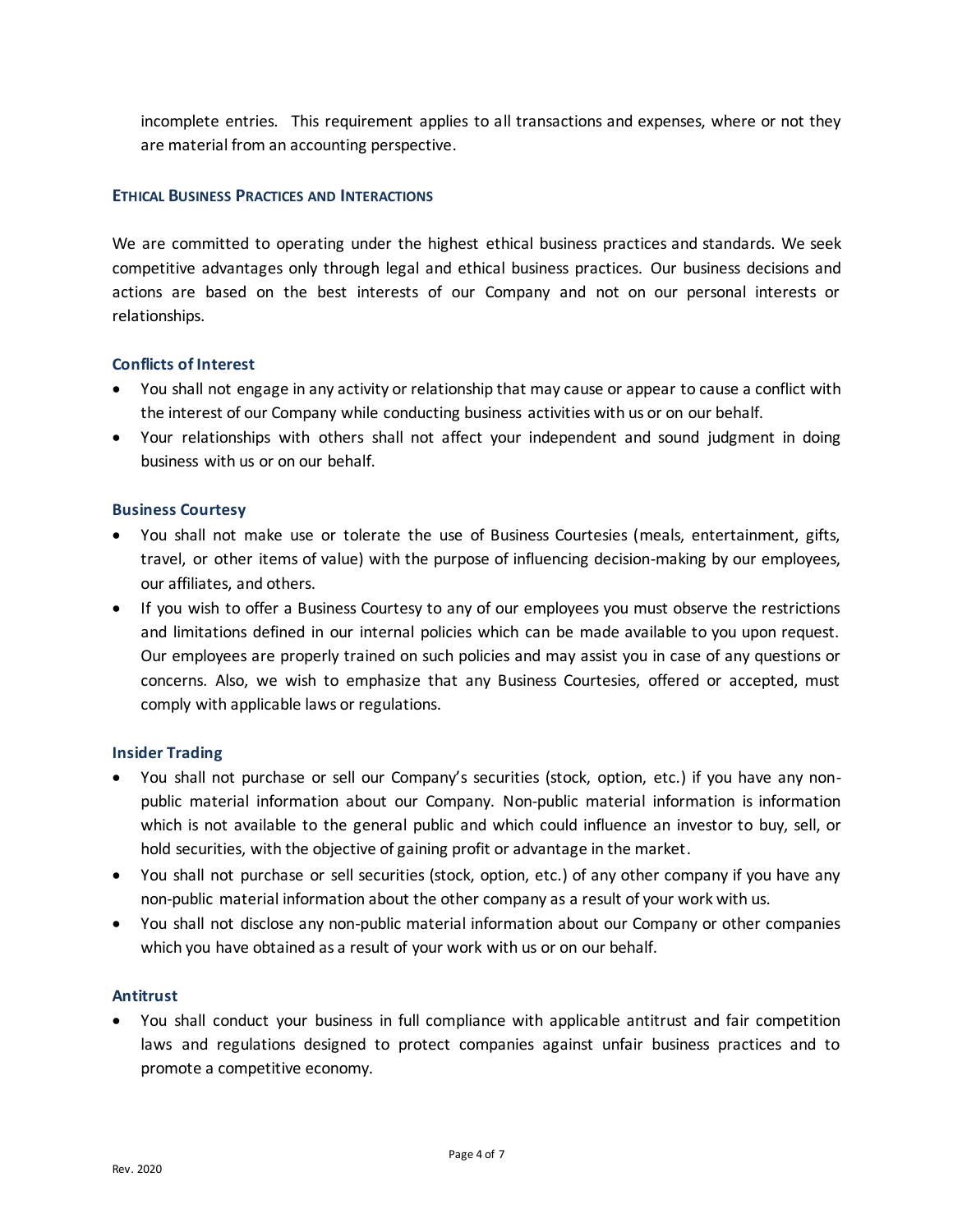- You shall not engage in or tolerate monopolization, price fixing, price discrimination, or other unfair trade practices in violation of applicable antitrust laws.
- You shall exercise caution when interacting with our competitors on our behalf and shall ensure to obtain approval and guidance from the Company before doing so.

## **TRADE AND EXPORT CONTROLS**

We are committed to complying with all applicable export, import, and trade laws and regulations in all countries in which we do business.

- You shall comply with applicable export, import, and trade laws and regulations when transferring products or services nationally and internationally.
- You shall comply with all applicable mandated trade embargoes and economic sanctions.
- You shall not directly or indirectly engage in, tolerate or support any terrorist activity.

## **BUSINESS RECORDS**

We are committed to the integrity of our business records and to ensuring that our books, records, accounting and financial reporting are accurate and complete and properly reflect the actual transaction or event recorded.

- You shall maintain accurate and timely financial books, records, and statements pertaining to your own business in accordance with applicable laws and regulations.
- Any financial records you submit to us or create on our behalf must be accurate and complete and must comply with all applicable industry or professional standards.
- You shall not make false, misleading or incomplete entries. This requirement applies to all transactions and expenses, whether or not they are material from an accounting perspective.
- You shall create, retain, and dispose of business records in full compliance with all applicable legal and regulatory requirements.

## **ENVIRONMENTAL PROTECTION**

We are committed to conducting our business in an environmentally responsible manner and in compliance with applicable environmental laws and regulations.

- You shall comply with applicable environmental laws and regulations regarding hazardous materials, air emissions, waste, and wastewater discharges, including the manufacture, transportation, storage, and disposal of such materials.
- You shall conduct your operations applying proper measures to minimize adverse impacts upon natural resources, the environment, your Associates and the community.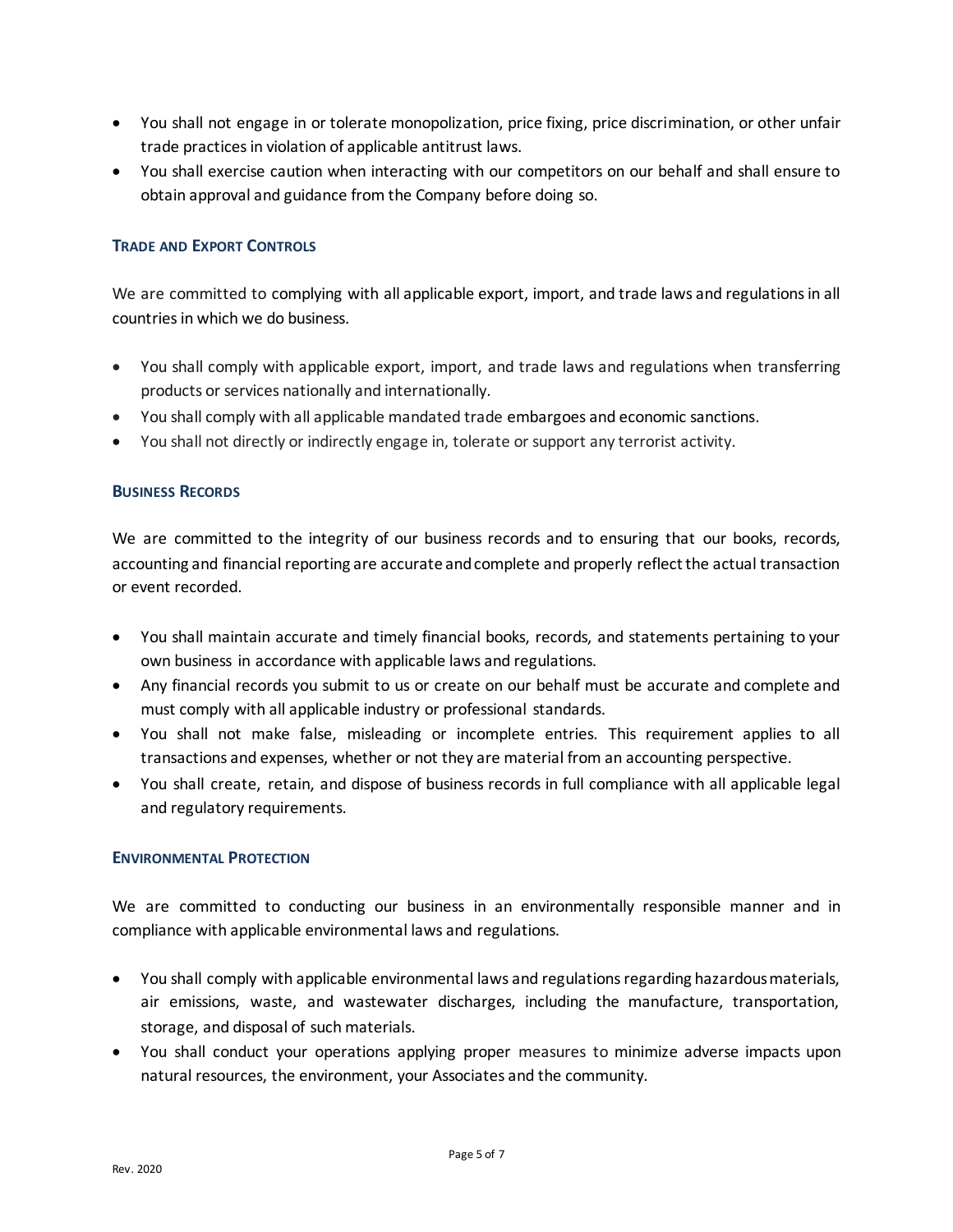You shall obtain and maintain current any required environmental permits, licenses and registrations and comply with their operational and reporting requirement.

## **PROTECTION OF ASSETS, INFORMATION AND INTELLECTUAL PROPERTY**

We are committed to protecting our Company's assets and confidential and proprietary information. We are committed to properly maintaining the privacy and security of all information that we collect, use or that is entrusted to our care.

- You shall take all reasonable efforts and precautions to protect any of our properties and assets (including without limitation our intellectual property and confidential information) that you may have access to as a result of doing work for us or on our behalf.
- You shall not use our property and assets except as necessary to perform your work for us or on our behalf and shall make sure any use is in accordance with any confidentiality, or other contractual agreements you have with us.
- You shall only use and disclose our sensitive information you have access to or create as a result of your work with us or on our behalf as permitted by law and the contractual agreements you have with us.
- You shall ensure to collect, store and disclose personal information you have access to as a result of your work with us or on our behalf as necessary and to the extent required for business purposes, in a secure manner appropriate to the sensitivity of the information and applicable law and regulations.

## **PROMOTING COMPLIANCE AND ETHICAL CONDUCT**

We are committed to promoting the highest standards of business practices, ethical behavior, integrity and regulatory compliance.

- You shall apply and promote the highest possible standards of ethical behavior, personal and institutional integrity in your interactions with customers, employees, partners, and other stakeholders, including governments and the public.
- You shall establish and maintain appropriate policies and processes to promote ethical business practices and regulatory compliance by your Associates. The types of policies and processes, such as training, monitoring and auditing, will depend on the business you are in, the type of work you do, and the number of employees you have.

## **COMPLIANCE MONITORING**

We reserve the right to conduct, or have conducted on our behalf, audits of Supplier facilities and business practices in order to monitor your commitment to this Code.